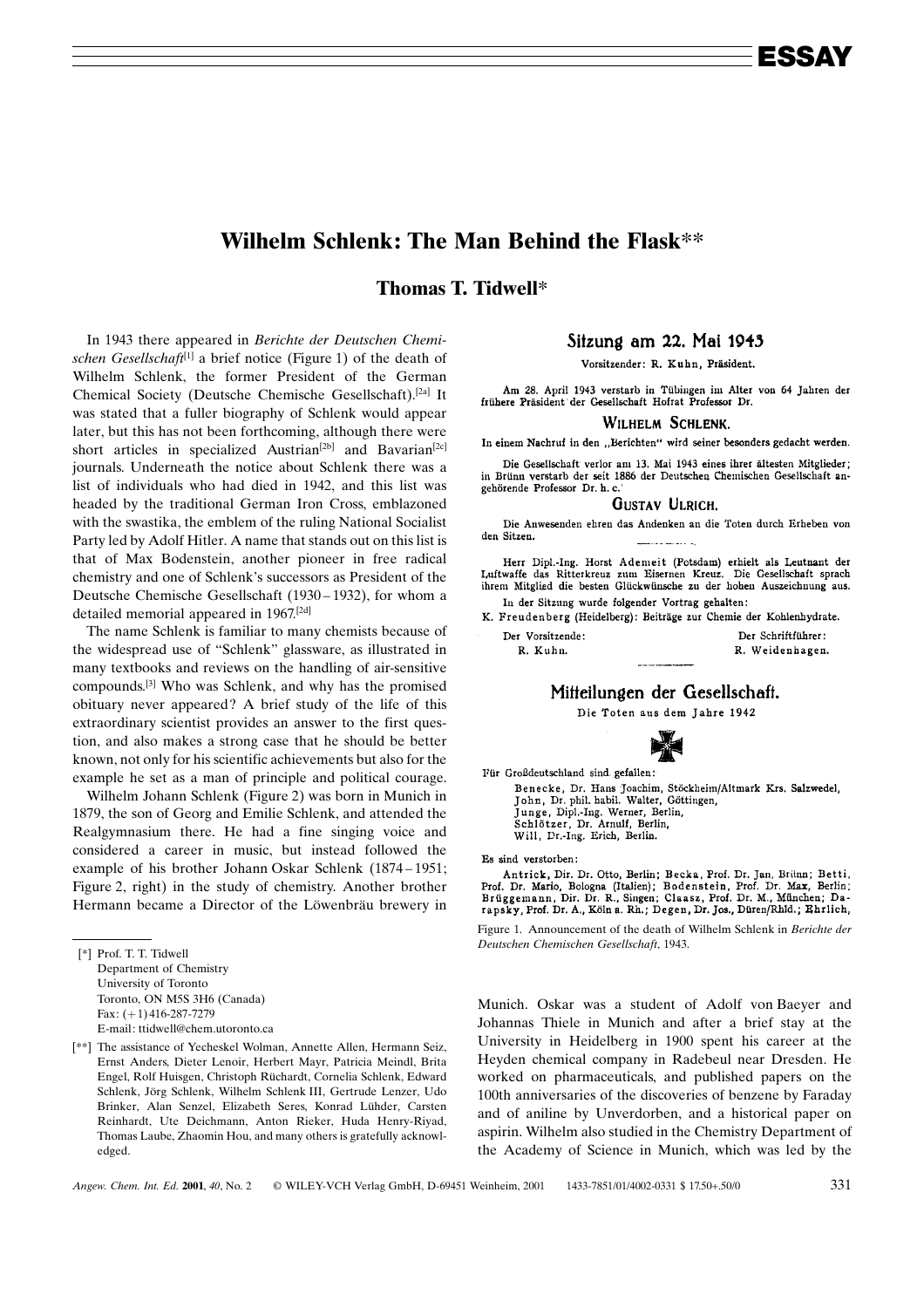

Figure 2. Left: Wilhelm Schlenk (about 1905); right: Schlenk family (1915): sister Augusta, Hermann, Emile, Wilhelm, Georg, Oskar, (courtesy of Edward Schlenk).

legendary Adolf von Baeyer. He received his Ph.D. in 1905 for work under the direction of Oskar Piloty (Figure 3), the son-in-law of von Baeyer, and also in 1905 married Mathilde von Hacke  $(1881 - 1973)$ .



Figure 3. Oskar Piloty (from reference [4c]).

Schlenk's thesis was entitled "Über Metall-Isobutyr-Adine und ihre Salzeº, and although unpublished gave Schlenk an introduction to organometallic chemistry. The work was a continuation of studies by Piloty and Graf Schwerin<sup>[4a]</sup> that had produced the first isolated organic free radical, the nitroxyl radical porphyrexide  $(1a)$ ,<sup>[4b]</sup> although they did not recognize it as a radical and formulated as 1b.

$$
\begin{array}{c}\n\begin{array}{ccc}\n\text{H}\text{N} \\
\text{N}\n\end{array} \\
\begin{array}{ccc}\n\text{N}\text{H}\n\end{array}\n\end{array}
$$

Piloty also studied pyrroles related to the chemistry of hemoglobin, and was one of the promising figures in this competitive field. When World War I broke out Piloty, although past the normal age of service, enlisted in a burst of patriotic enthusiasm, and was killed by the Somme in 1915.[4c]

After Schlenk had worked briefly in the chemical industry, for the firm of Weiler-ter Meer in Uerdingen, and received a patent for the study of quinoid compounds,<sup>[5]</sup> he was Unterrichtsassistent in Munich from 1906. He completed his Habilitation in 1909, and was Privatdozent from 1910. His interest in quinoid compounds may have helped to spark his interest in the study of the triphenylmethyl radical 2a, which had been reported by Moses Gomberg in 1900 [Eq. (1)].<sup>[6a]</sup>

$$
Ph_3C^+ \xrightarrow{e^-} Ph_3C^*
$$
\n
$$
2a
$$
\n
$$
Ph(4-PhC_6H_4)_2C^*
$$
\n
$$
2b
$$
\n
$$
(4-PhC_6H_4)_3C^*
$$
\n
$$
2c
$$
\n
$$
(1)
$$

This discovery attracted widespread attention and controversy.<sup>[6b,c]</sup> One reason that the structure of triphenylmethyl was elusive was that this species is highly associated to the dimer, and so the radical was hard to observe. Schlenk brilliantly solved this problem with the preparation of phenylbis(4 biphenylyl)methyl radical (2b), and tris(4-biphenylyl)methyl radical  $(2c)$ .<sup>[7a]</sup> The latter was obtained as a black crystalline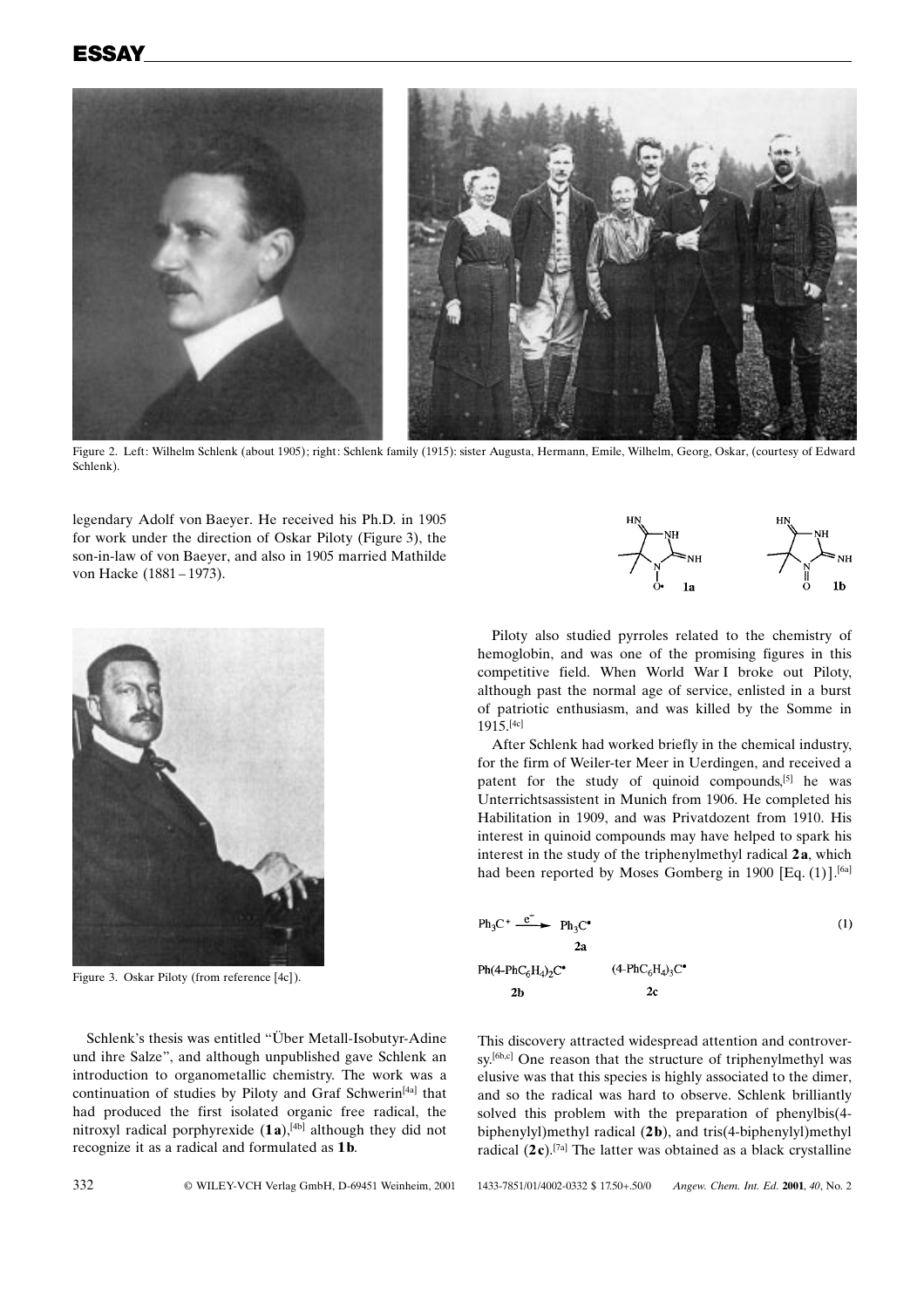ESSAY

compound that was almost completely dissociated in solution (Figure 4). This paper also reported that triphenylmethyl cation was reduced to the triphenylmethyl radical [Eq. (1)], removing all doubt as to the existence of the radical. This ended the first phase of the study of triarylmethyl radicals, which had consumed a decade to reach agreement on the correctness of Gomberg's original claims.



Figure 4. Structure of the tris(4-biphenylyl)methyl radical 2c (courtesy of Huda Henry-Riyad).

At the same time Schlenk also proposed the radical structure of the ketyl radical anion 3 of benzophenone,<sup>[7b]</sup> first prepared by Beckmann and Paul  $[Eq. (2)]$ .<sup>[7c]</sup> This was a

$$
Ph_2C=O \xrightarrow{Na} Ph_2C-C-Na^+ \tag{2}
$$

new type of radical and has become well known in chemistry laboratories around the world for its utility as an indicator for the dryness of solvents, as the characteristic blue color of the ketyl in the distilling flask is quenched by the presence of moisture.

These discoveries established Schlenk's reputation as a young chemist of great promise and he moved in 1913 to an extraordinary (Associate) Professorship at the University of Jena. This department was established as a leading research center by the presence of Ludwig Knorr, who served as President of the Deutsche Chemische Gesellschaft from 1915-1916. Another prominent chemist there was Ludwig Wolff, who was responsible for two name reactions, not only the Wolff rearrangement of diazo ketones to ketenes, but also the Wolff-Kishner reduction.

In Jena Schlenk continued to study ketyls,<sup>[7d]</sup> and in 1914 also reported the formation of alkali metal addition compounds of alkenes, such as stilbene, and of aromatic hydrocarbons, as in the reaction of anthracene with sodium to produce disodium anthracene [Eq. (3)]. [7e] The reaction of triphenylmethyl radical with sodium gave  $Ph<sub>3</sub>CNa<sub>1</sub>$ <sup>[7f]</sup> which



was also obtained from the reaction of Ph<sub>3</sub>CCl with sodium [Eq. (4)].<sup>[7g]</sup> He and Brauns<sup>[7h,i]</sup> reported in 1915 the first

$$
Ph3CCI \t\t -NaCl \t\t Ph3CNa \t\t (4)
$$

stable diradical, the Schlenk hydrocarbon (4). In 1917 Schlenk and Holtz[7j] reported the preparation of the sodium compounds RNa  $(R = Me, Et, nPr, nOc)$ ,

Ph, and Bn) and also the first organolithium compounds MeLi, EtLi, and PhLi by exchange reactions from the mercury derivatives forming lithium amalgam [Eq. (5)].



Schlenk gave vivid descriptions of the properties of these compounds, methyllithium was said to burn in air forming a brilliant red flame with a shower of golden sparks.

$$
Et_2Hg \xrightarrow{Li} EtLi + Li(Hg) \tag{5}
$$

This stunning series of successes was enough to gain Schlenk the call to Vienna as ordinary Professor and Director of the Chemical Institute II in 1918, and also a nomination for the Nobel Prize. As described by Eberson[8] this nomination received serious consideration, and Schlenk was granted more credit than Gomberg for the final proof of the triarylmethyl radical structure. His synthesis of organolithium compounds was also noted, but it was felt that such compounds were too unstable to be of much use. Ultimately this nomination foundered on the grounds that the prize could not be given to Schlenk alone without Gomberg, but as Gomberg had not been nominated that year he was not eligible for consideration. This ultimately proved fatal to the chances of both men, for when both were nominated for the prize in 1924 Gomberg's work was no longer considered recent enough to qualify, and Schlenk alone did not deserve full credit for the discovery. [8]

In Vienna Schlenk continued his studies related to triarylmethyl radicals, and with his student Hermann Mark reported the preparation of the pentaphenyleth-

yl radical  $(5)$ .<sup>[9a]</sup> Mark later followed Schlenk to Berlin and joined Fritz Haber at the Kaiser Wilhelm Institute, and had an extraordinary career in industry in Germany, and then as

 $Ph_3C$ CPh<sub>2</sub>  $\overline{\mathbf{s}}$ 

Professor in Vienna before going into industry in Canada, and finally became the leader in the development of the polymer program at the Brooklyn Polytechnic Institute (now Polytechnic University).[9b]

Schlenk had a reputation for his lectures with demonstrations and on 15 January, 1921, he made a presentation at the gala opening of the new ªHörsaalº for the Chemical Institute II at the Vienna University before a large audience that included Albert Einstein (Figure 5). The title of the lecture was ªApplications of Electricity in Chemistryº,[10a] as related by his son Hermann he had obtained a new electrical apparatus but ignored warnings not to use this for the actual demonstration and received a tremendous electrical dis-

Angew. Chem. Int. Ed. 2001, 40, No. 2 WILEY-VCH Verlag GmbH, D-69451 Weinheim, 2001 1433-7851/01/4002-0333 \$ 17.50+.50/0 333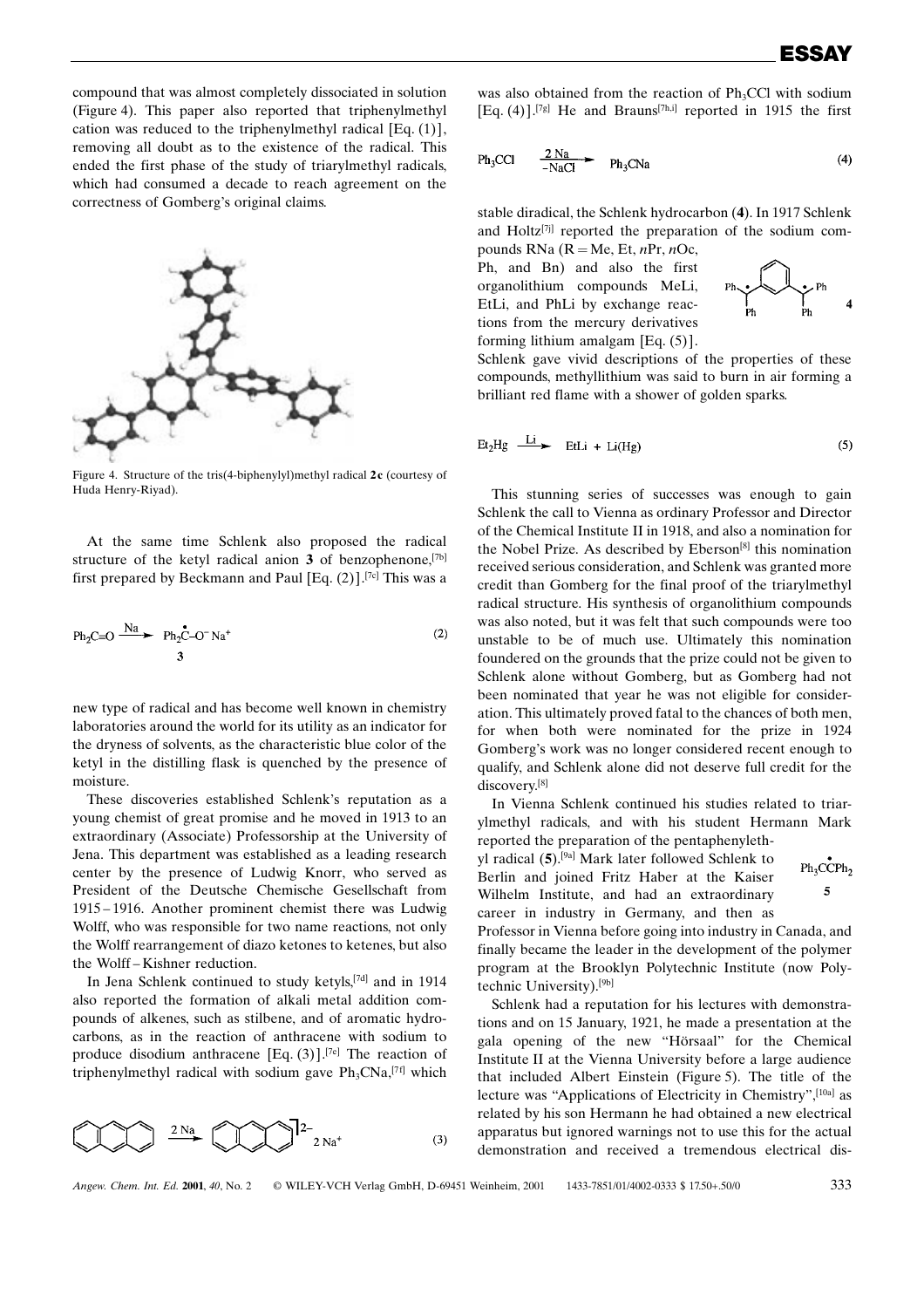

Figure 5. Schlenk at the dedication of the new lecture hall in Vienna, January 15, 1921. Albert Einstein is in the second row, third from right. Schlenk's sons Wilhelm and Fritz are in the balcony. This hall was renovated and rededicated, May, 2000. (Photo courtesy of Edward Schlenk)

charge, which could be seen going in one finger and out the other hand. Schlenk was thrown to the floor, but revived and finished the lecture.

With the death of Emil Fischer in 1919 the Chair at the Friedrich Wilhelms (now Humboldt) University in Berlin became vacant. This was the most prestigious chair in Germany, Richard Willstätter, the first choice for the position, declined to leave Munich.[10c] Fritz Haber was also considered as a successor, but the influential industrialist Carl Duisberg argued strenuously that an organic chemist should occupy the position, as this was vital to the interests of German industry. The German economy was heavily dependent upon the manufacture of organic chemicals, and was suffering from the ravages of the war and the large reparations which had been imposed afterwards. In 1921 the Chair was offered to Schlenk, who became Director of the Chemical Laboratory. Haber was Professor at the Kaiser Wilhelm Institute at Dahlem, a suburb of Berlin, and a friend of Schlenk's, but was also immensely ambitious, and was given a Chair of Industrial Chemistry at the University. In Berlin the Schlenk family lived in quarters attached to the Chemical Laboratory on Hessische Strasse (Figure 6), erected in 1900 for Emil Fischer. Schlenk's three sons would visit the laboratory, [10b] which evidently stimulated their interest in chemistry, as all three (Figure 7) became successful chemists: Wilhelm, Jr. (1907-1975, Ph.D. 1929, Technical University of Berlin, with Robert Pschorr), Fritz (1909 ± 1998, Ph.D. 1934, Berlin, with Wilhelm Schlenk, Sr.), and Hermann (born 1914, Ph.D. 1939, Munich, with Heinrich Wieland).

In the aftermath of the First World War Germany was largely excluded from international scientific activities by the victorious allies. However in June, 1921, there was a meeting in Utrecht in the Netherlands, which had been neutral in the war, to plan for an international conference, and Schlenk along with Paul Walden from Germany and Rudolph Wegscheider from Austria participated in the organizational meeting. This conference, the Réunion Internationale de *Chimie* was duly held in Utrecht June  $21 - 23$ , 1922, with extensive participation from Europe and the United States, and the lecturers included Schlenk.<sup>[10d]</sup> Paul Walden, and Heinrich Wieland from Germany, and William Albert Noyes from the U.S.A.

Also in 1922 Schlenk became a Vice President of the Deutsche Chemische Gesellschaft, the German Chemical Society, and was President from 1926–1928. Increasingly he was involved in administration and in international science, and in 1927 he attended the centennial jubilee of the birth of Berthelot in Paris, along with Willstätter, Wieland, Haber, and Walther Nernst.<sup>[10e,f]</sup> Not since the war had German chemists been invited to such an event in France. Then in 1928 Schlenk along with Haber and Alfred Stock attended the International Congress of Pure and Applied Chemistry (IUPAC) in the Hague. [10e] As the German Chemical Society was still not a member of (IUPAC) at that time, they came not with official but with personal invitations. However in 1930 at the 10th IUPAC Conference in Liège Schlenk was part of an official German delegation. In 1931 he was a lecturer at the Solvay Conference on Chemistry in Brussels, along with Robert Robinson and Christopher K. Ingold from Britain, and Hermann Staudinger from Germany.<sup>[10g]</sup>

In 1924 Schlenk authored a chapter on organometallic chemistry in Die Methoden der Organischen Chemie<sup>[3a]</sup> describing the techniques of handling sensitive materials in glass apparatus, and these techniques were incorporated in many later books and reviews. [3] Some of his innovative designs are illustrated in Figure 8, and it is for this apparatus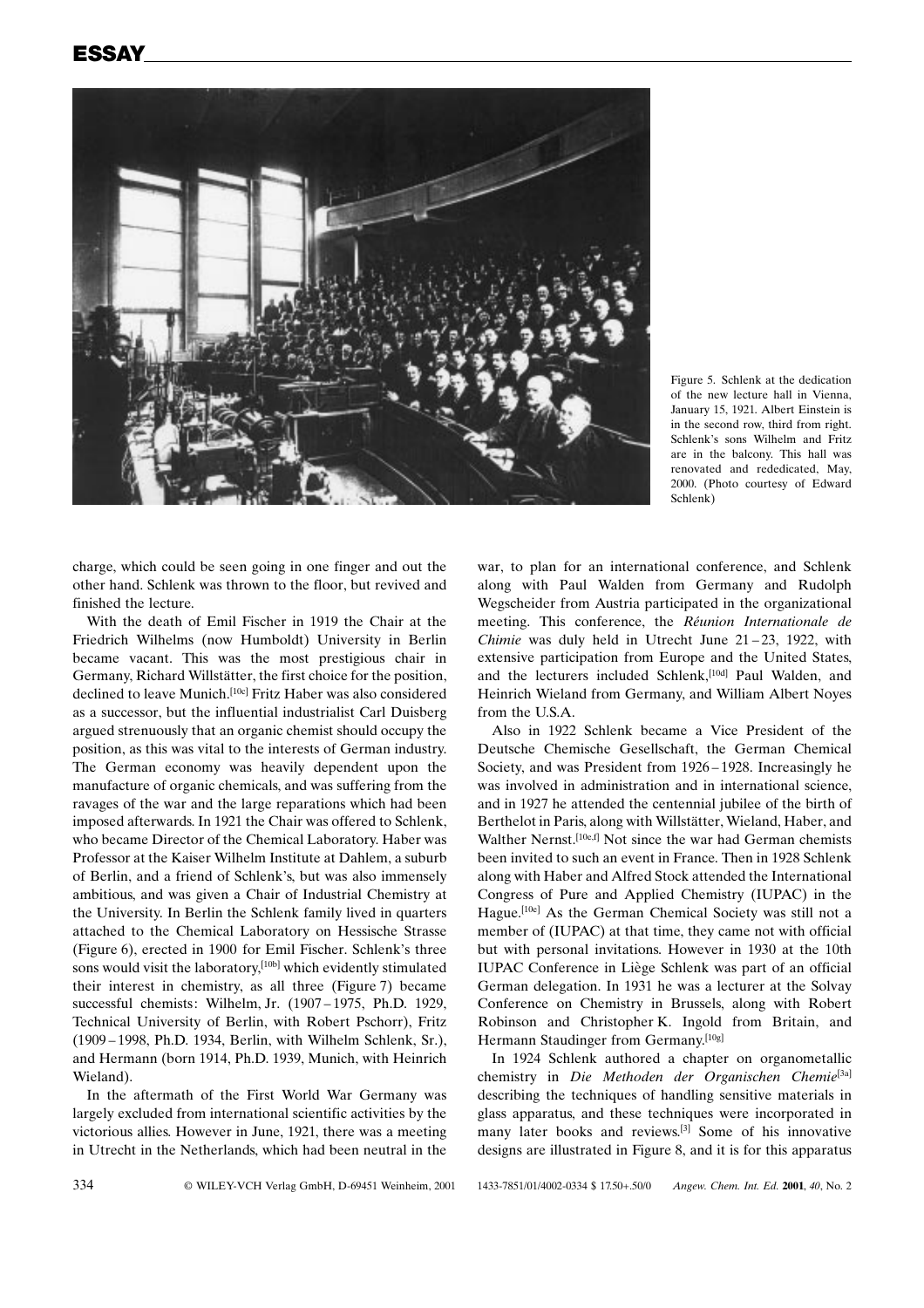

Figure 6. Top: Director's house. Note passageway to private laboratory in Institute (Photo by Wilhelm Schlenk). Bottom: the chemical laboratory on Hessische Strasse in Berlin, for which there was a centennial celebration in June, 2000. The Director's house is on the left corner.

Schlenk's name is most widely known. The pivoting device for transfers was known as a "Schlenk Kreuz", or Schlenk cross. [3e]

From 1921-1925 Ernst Bergmann was a doctoral student with Schlenk, and remained in Berlin as a Privatdozent from 1928. Together with a sizeable group of students Schlenk and Bergmann engaged in comprehensive studies of the reactions of aromatic alkenes with alkali metals. One important result of this work was the discovery of the direct lithiation of hydrocarbons by organolithiums, as in the reaction of fluorene



Figure 7. Schlenk's children: Wilhelm, Hermann, Fritz, with Wilhelm, Sr., and Mathilde, about 1922 (courtesy of Gertrude Lenzer).



Figure 8. Schlenk glassware (from reference [7d]).

with ethyllithium [Eq. (6)].<sup>[11a]</sup> With his son Wilhelm, Jr., Schlenk proposed the equilibrium of Grignard reagents with



diethylmagnesium, known thereafter as the "Schlenk equilibrium" [Eq. (7)].<sup>[11b]</sup> Another major discovery was the

$$
2EtMgBr \quad \longrightarrow \quad Et_2Mg + MgBr_2 \tag{7}
$$

Angew. Chem. Int. Ed. 2001, 40, No. 2 WILEY-VCH Verlag GmbH, D-69451 Weinheim, 2001 1433-7851/01/4002-0335 \$ 17.50+.50/0 335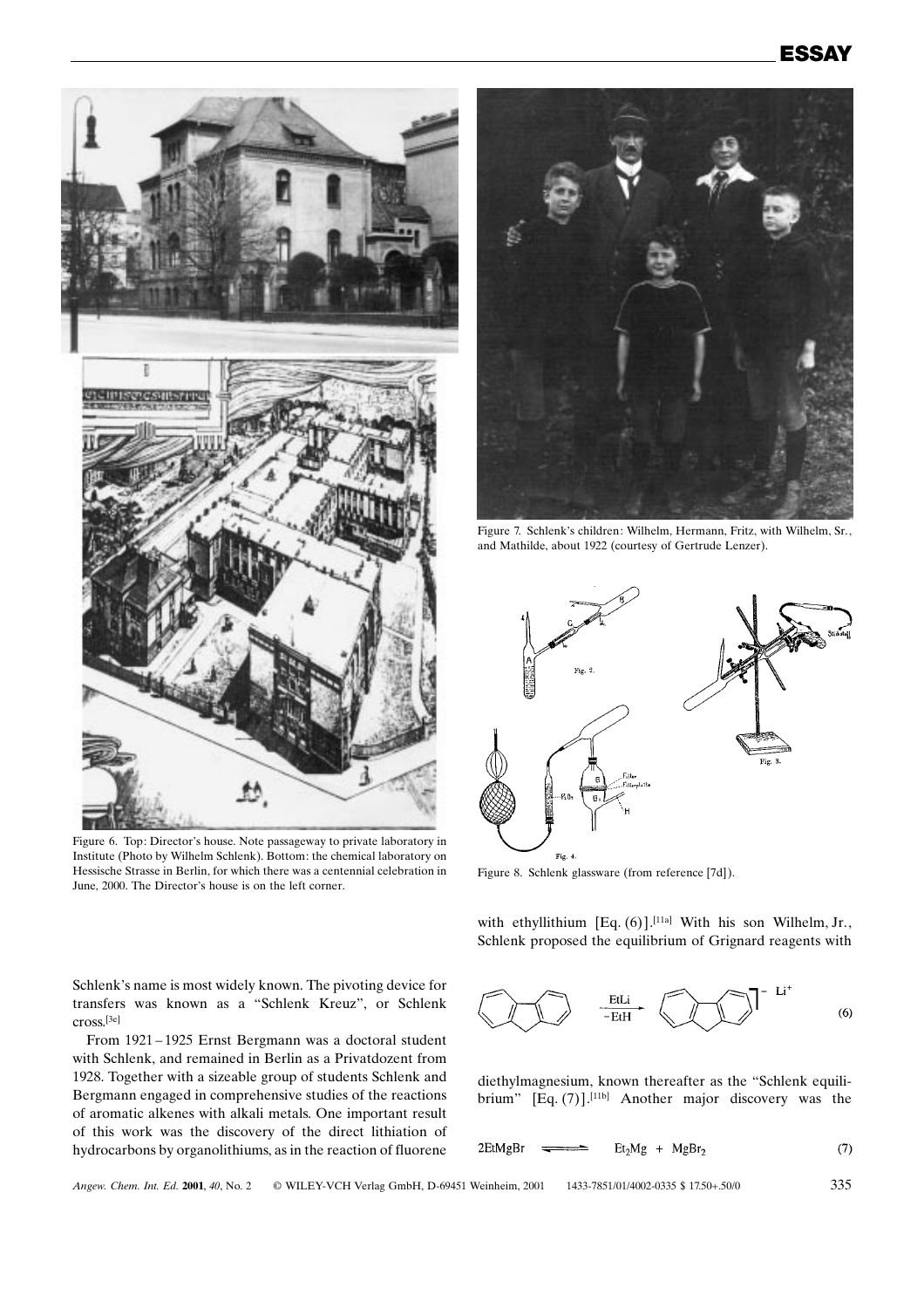preparation and study of crystalline enolates  $[Eq. (8)]$ .<sup>[11c]</sup> Eugen Müller  $(1905 - 1976)^{[11d]}$  was one of Schlenk's students at this time, and later as Professor at Heidelberg and Tübingen became well known for his own research on free radicals.

$$
Ph_2CHCO_2CH_3 \xrightarrow{Ph_3CNa} \xrightarrow{Ph} \searrow^{ONa} \searrow^{ONa}
$$
 (8)

There was competition with Karl Ziegler at Heidelberg on the reactions of alkali metals with allenes. Ziegler was a younger man rising to prominence who made important contributions in free radical chemistry of the Gomberg type as well as in organometallic chemistry. Later this was to lead to the discovery of the polymerization of olefins by organometallic compounds, for which Ziegler was awarded the Nobel Prize in 1963.

Schlenk published with Bergmann in 1932 the first volume, of 805 pages, of a comprehensive textbook on organic chemistry. [12a] In his last scientific paper Schlenk was a coauthor with Bergmann of a paper regarding the structure of steroid derivatives.<sup>[12b]</sup> At this stage Bergmann was pursuing research independently, but he left Germany in 1933 and achieved great prominence not only as the founder of organic chemistry in Israel but also as a scientific advisor to the government.[12c,d]

With the ascension to power of the National Socialist Party under Adolf Hitler in January, 1933, the position of Schlenk became tenuous, as he made his democratic ideals known, for example refusing to begin his lectures with the expected "Heil Hitler".<sup>[10b]</sup> He offered his position in Berlin to Willstätter when the latter resigned his Chair in Munich in 1925 because of the increasing anti-Jewish sentiment,<sup>[13a]</sup> and in 1932 published a 60th birthday tribute to Willstätter.<sup>[13b]</sup> He also remained close to Haber, and authored a prominent memorial to Haber on his death in 1934.[13c] Haber had suggested in 1933 that Schlenk should take his place as Vice-President of IUPAC, [10f] but this was anathema to the Nazis. With his close association with Jews such as Haber, Willstätter, and Bergmann, and his outspoken convictions Schlenk's influence was finished. He was conspicuously absent from an important international conference on free radicals organized by the Faraday Society in Cambridge in September, 1933, although others from Germany including Ziegler were in attendance, as well as some who were already émigrés, such as Friedrich Paneth and Michael Polanyi.<sup>[13d]</sup>

In 1935 Schlenk was removed from his Chair in Berlin and became Professor at Tübingen, where there was a more tolerant atmosphere. There he was a visible symbol of resistance and demonstrated that one could dare to take risks on matters of principle and still survive. The Berlin Chair remained vacant for the next 10 years.

Schlenk remained in Tübingen for the remainder of his career, but was heavily involved in teaching and administration and published no more research papers, not even from the thesis of his son Fritz.

In 1939 the second large volume of his textbook appeared,[14a] although for reasons of expediency without Bergmann as coauthor, to his great displeasure, as he had written much of the text.[12d, 14b] A third volume was reported to be almost complete, but this never appeared. There was some mention of a possible position in Istanbul, but this did not materialize. [14c] In 1942 he was expelled from the Deutsche Chemische Gesellschaft,[2c] and suffered ill health before his death in 1943.[15] His son Wilhelm, Jr., also ended his academic career and went into industry at BASF, and his other sons Fritz and Hermann emigrated to the United States. Fritz was at the University of Illinois in Chicago, and Hermann at the Hormel Institute of the University of Minnesota. All three sons published extensively.

Schlenk was eulogized in a 60th birthday tribute in Tübingen,[15] and in a notice on his death,[15] but these were not published. These emphasized his devotion to science and to his students, and describe his unassuming character and quest for scientific truth not personal acclaim or power. He personally devoted long hours to cleaning the glassware from the lecture demonstrations, and after his early morning walks in Tübingen was in the laboratory at 6 am and available for the students. Schlenk was a tall man, characterized as "long" Schlenk" in a memoir $[15]$  and was noted for his devotion to the arts. Wieland's brief testament to Schlenk<sup>[2c]</sup> also describes a courageous and humane individual.

Returning to the questions posed earlier the identity of Wilhelm Schlenk is available in the published record, and he was one of the most talented chemists of the first third of the 20th Century. His work was widely recognized early in his career, for example both tris(4-biphenylyl)methyl radical  $2c^{[7a]}$  and sodium benzophenone ketyl  $3^{[7b]}$  played a prominent role in the development by Gilbert N. Lewis of his theory of the electron pair bond.[16a] One of the Schlenk diradicals was used by Erich Hückel in considering the application of Hund's rule to diradicals.<sup>[16b]</sup> The answer to why the promised detailed memorial has never appeared is open to speculation. It is even somewhat surprising that his death was prominently mentioned in 1943[2a] in view of the animosity of the Nazis.

He has been commemorated in the Arfvedson-Schlenk Prize in Lithium Chemistry of the GDCh sponsored by Chemetall GmbH, which was awarded for the first time in 1999, to Paul von R. Schleyer. If Schlenk had survived the war and continued his career he may have received further honors, as did Wieland and Paneth. His two most prominent students, Mark and Bergmann, had emigrated, and thus his personal history has been largely forgotten, although his work with free radicals and organometallics, and especially his techniques for handling air-sensitive compounds, still remain prominent. Extensions of his work include the determination of the crystal structures of ethyllithium, [16c] ester enolates, [16d] and sodium benzophenone ketyl.<sup>[16e]</sup> There is great interest in "high spin" molecules inspired by the Schlenk diradical 4; and continued prominence for the "Schlenk equilibrium";[16f] which has recently been extended to lanthanide(II) aryls.<sup>[16g]</sup>

He also deserves to be remembered as a man of courage and integrity who dared to risk his high position in opposition to tyranny. He is an example to scientists of all countries that the pursuit of knowledge does not preclude the duty to defend moral principles.